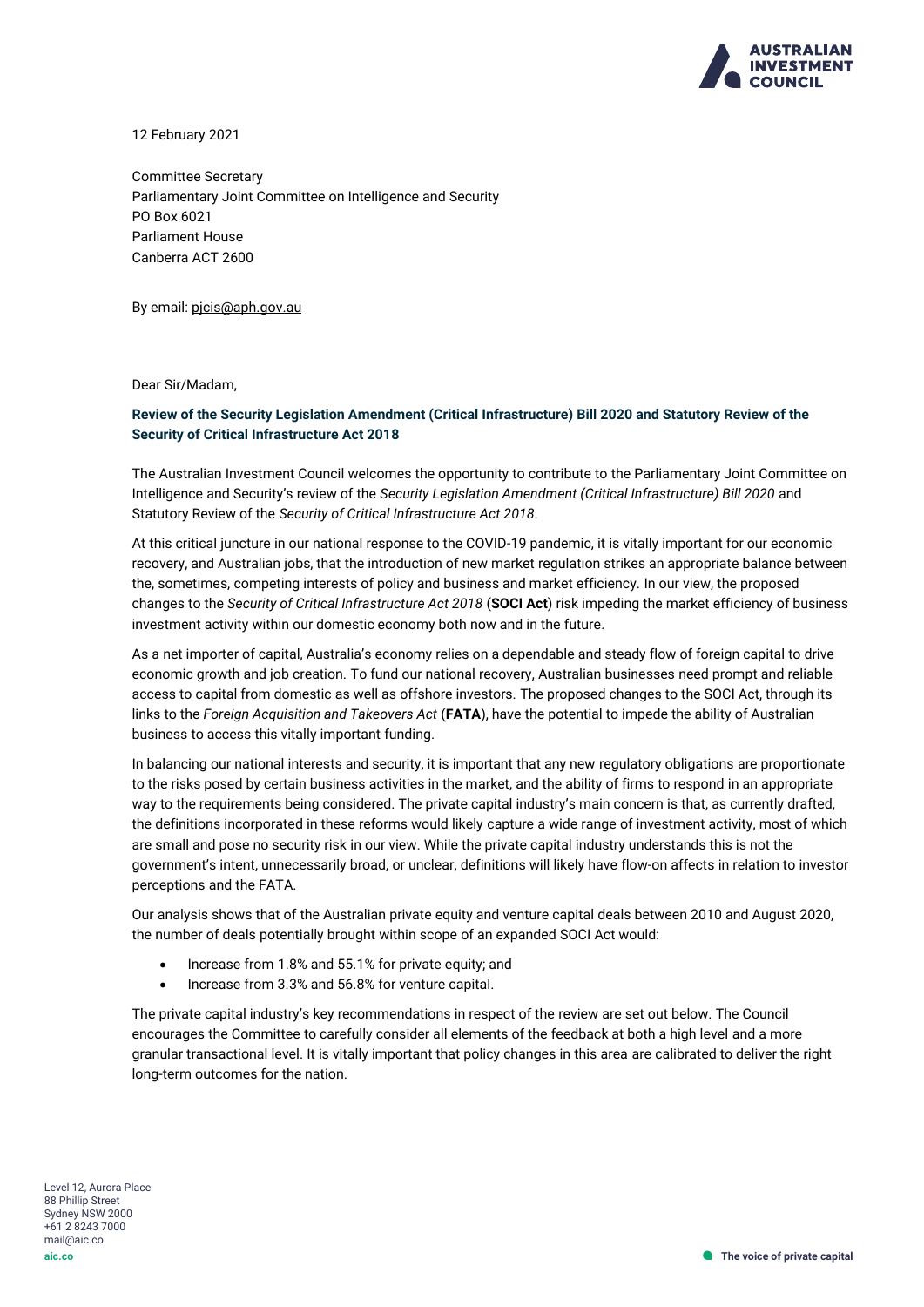

We look forward to participating in future discussions about the proposed reforms, including the development of sector specific guidance. If you have any questions about the recommendations or any specific points outlined in this submission, please do not hesitate to contact me or Brendon Harper, the Australian Investment Council's Head of Policy and Research, on 02 8243 7000.

Yours sincerely

11 /p

Yasser El-Ansary Chief Executive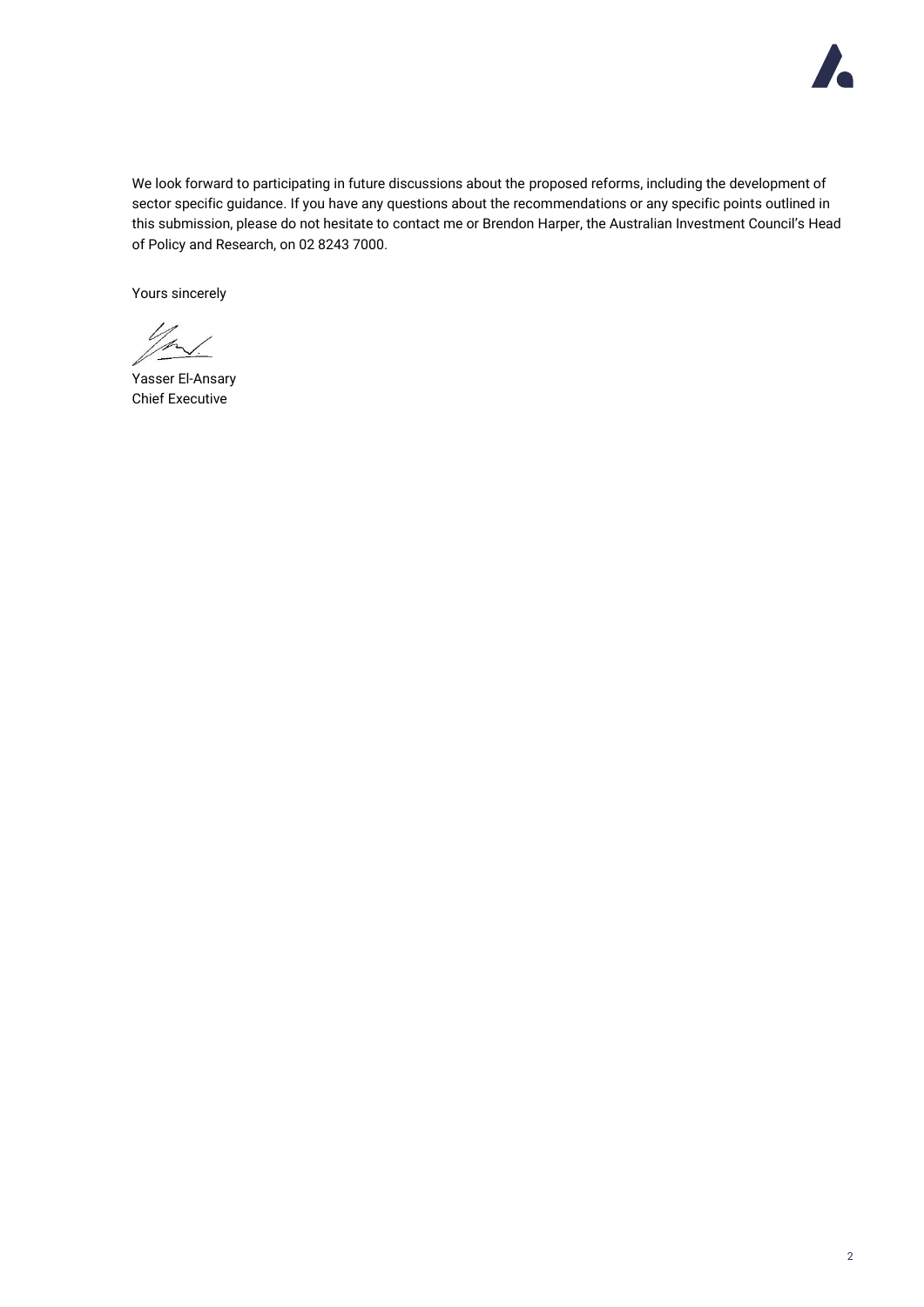#### **Overview**

The Australian Investment Council is the voice of private capital in Australia. Private capital investment has played a central role in the growth and expansion of thousands of businesses and represents a multi-billion-dollar contribution to the Australian economy. Our members are the standard-bearers of professional investment and include: private equity, venture capital and private credit funds, alongside institutional investors such as superannuation and sovereign wealth funds, as well as leading financial, legal and operational advisers.

Private capital fund managers invest billions of dollars into Australian companies every year. Funds under management of Australian-based private capital funds topped \$33 billion in 2019, testament to the growth in available capital to support investment into businesses across every industry sector of the economy. Private capital investment offers smart, patient capital to support the growth of (generally) unlisted businesses along with expert guidance and strategic support.

More and more businesses are choosing to raise capital from private investors, rather than through public markets, because of the benefits of partnering with venture capital, private equity and private credit firms. Private capital investors can help unlock the growth and expansion opportunities of businesses through active asset management in a way that public markets simply cannot. This is evidenced by the fact that private capital-backed Australian businesses generate one in nine new Australian jobs and contribute 2.6 per cent of Australia's GDP.<sup>1</sup>

Efficient and reliable access to domestic and foreign capital is a vitally important ingredient in enabling billions of dollars of investment capital to flow into Australian businesses. The industry's ongoing capacity to continue to invest greater amounts of capital into Australian businesses, leading to the creation of new high-value Australian jobs, will not happen automatically – policy and regulation must support and encourage capital investment into the domestic market. While the private capital industry currently has more than \$13 billion in available capital to support investment into existing or new portfolio companies, the sector's ability to continue to fund new investments, now and over the coming years, will be increasingly dependent on inbound capital from offshore investors. There are four main drivers underpinning the flow of private capital investment into the medium-term:

- 1) History shows investment into innovation and research falls after a crisis, despite being a key economic driver;
- 2) Early evidence of 'capital rationing' and some risk aversion materialising;
- 3) Constraints on access to institutional investment from superannuation funds due to a heightened focus on maintaining liquid positions and uncertainty in relation to future valuations; and
- 4) COVID-19 restrictions hampering the ability of fund managers to connect with (potential) investee businesses and institutional investors. This is particularly acute for new funds that do not have established relationships.

Uncertainty regarding Australia's regulation of critical infrastructure and systems of national significance, combined with changes to the foreign investment review regime, have added additional pressure on investment flows in the already challenging current environment. The potential impact of this drag on investment and growth should not be downplayed. Nor should the impact on dampening collaboration and cross-pollination within Australia's economy. The Council is aware of a number of investments that have been delayed alongside an increase in offshore (and domestic) investor perceptions of sovereign risk in Australia as a result of the changes and ongoing uncertainty surrounding Australia's foreign investment review framework. These concerns are likely to accelerate as a result of the potential implications of the changes to the SOCI Act. In considering these proposed changes, it is imperative that the government considers the direct and indirect impacts, including on Australia's (future) foreign investment review framework. There is a need to carefully balance the current and future needs of Australia businesses against the need to safeguard the nation's collective interests.

<sup>1</sup> Deloitte Access Economics (2018) *[Private Equity: Growth and innovation](https://aic.co/common/Uploaded%20files/Special%20Reports/Deloitte%20Access%20Economics%202018%20Private%20Equity%20Growth%20and%20Innovation.pdf)*, April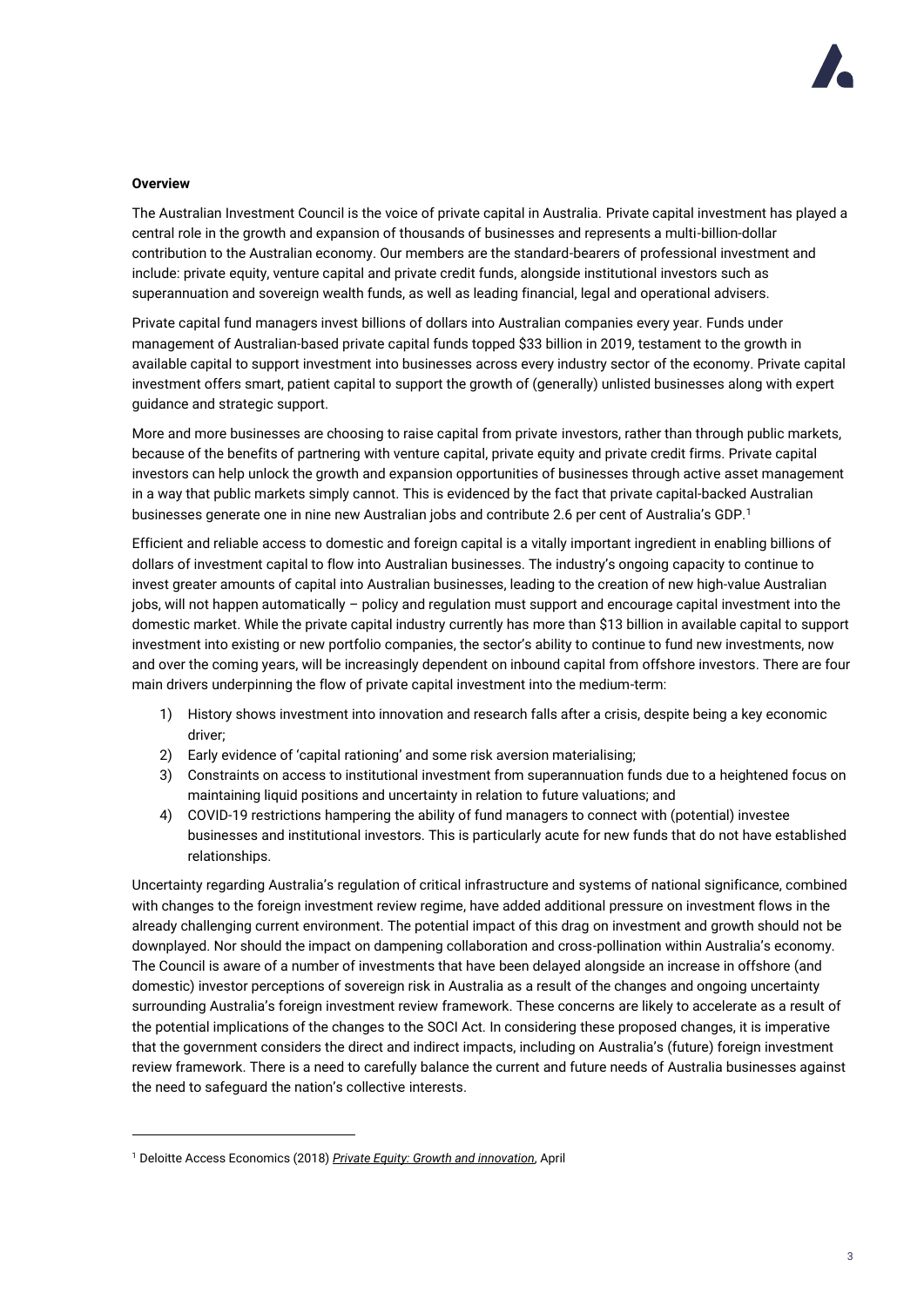# **1. Wide reach of the proposed changes**

The proposed increased scope and broad definitions could have material costs and impacts on the private capital industry and Australian businesses.

The material broadening of the industries subject to the SOCI Act would will likely lead to a wide range of businesses being captured within the regime. Currently, only electricity, gas, water and maritime ports (and other declared assets) are captured as 'critical infrastructure'. The proposed expanded coverage would include: banking and finance; communications; data and the cloud; defence industry; education, research and innovation; energy; food and grocery; health; space; transport; and water. This change is material in itself, in addition to the significant interconnectivity between the proposed changes to the SOCI Act and the foreign investment policy reforms.

The definition of "national security business" within the FATA includes:

*"(a) a responsible entity (within the meaning of the Security of Critical Infrastructure Act 2018) for an asset; or*

*(b) an entity that is a direct interest holder in relation to a critical infrastructure asset (within the meaning of those terms in the Security of Critical Infrastructure Act 2018);"*

The practical implication of the proposed changes to the SOCI Act would be to capture a wider range activities and assets and to force a broader range of transactions to require FIRB approval. This will likely significantly increase the regulatory burden on industry, lead to reduced investment flows and, dampen economic activity and jobs growth. Given Australia's current economic position, such outcomes should be seen as highly undesirable – especially given the exceptionally low national security risks posed.

An analysis of Australian private equity and venture capital deals between 2010 and August 2020 shows that number of deals captured potentially be brought within scope of an expanded SOCI Act would:

- Increase from 1.8% and 55.1% for private equity; and
- Increase from 3.3% and 56.8% for venture capital (Figure 1).

### **Figure 1: Private Equity and Venture Capital deals currently and potentially captured by (expanded) SOCI Act** deals from 2010 to August 2020



Sources: Preqin and Australian Investment Council, 2020

This would represent a *substantial* increase and supports the industry's view that there will likely be a material increase in private capital activity caught by the SOCI Act and investment deals requiring FIRB approval in the future, based on current design features of the proposed changes.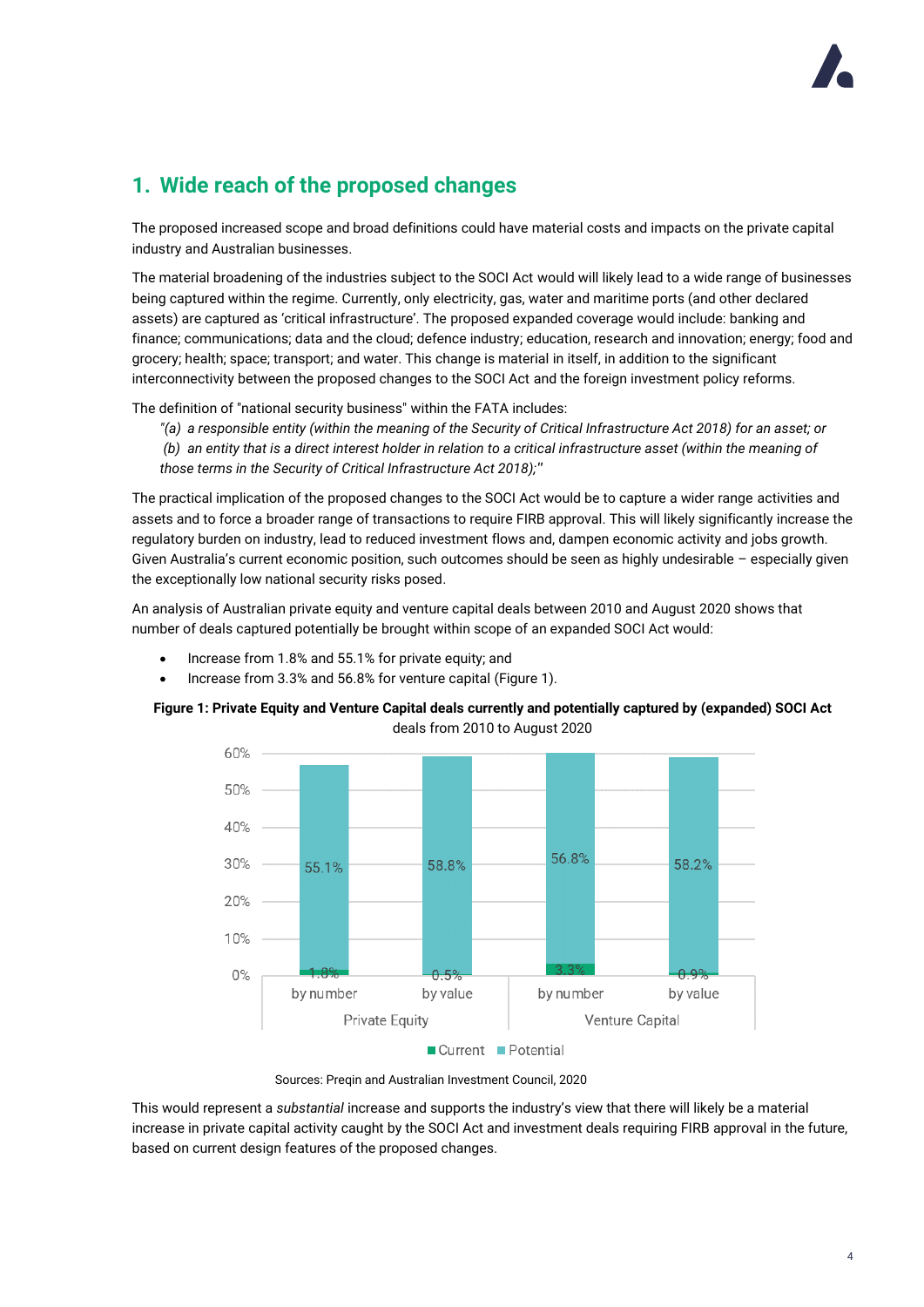

It is difficult for investors to make a confident appraisal of the regulatory and legal risks associated with potential investments in this context. Until these uncertainties are resolved, which appears unlikely until well into 2021, there will be a constraint on new investment and increased funding costs for Australian businesses.

**The Council urges the Committee to closely review the potential for unintended consequences to arise from the proposed changes to the SOCI Act when viewed in parallel with the recent reforms to the foreign investment review framework.** 

# **2. Impact on private capital fund managers**

The impact of the proposed changes on the private capital industry are far reaching, direct and indirect, and likely to impact both funds and investee business (portfolio companies).

Indirect impacts include increased funding costs, tighter funding conditions and broadening the capture of FATA and, therefore, an increase in the costs and delays associated with needing FIRB approval.

### Funding costs

The capture of private capital funds and their portfolio companies under a broader regime, or even the perceived risk of capture, would likely lead to increased funding costs and stricter funding conditions. If lenders perceive an increased sovereign risk, it is likely they will look to introduce additional conditionality in financing commitments. This will impact funding certainty, which is a key 'sell side' focus point for private capital bidders.

Lending appetite for 'at risk' transactions may also fall – preferred equity/debt funding mix for private capital bidders may become unattractive for some bidders to pursue such transactions. This would reduce the flow of funds into Australian businesses and potentially impact asset valuations (due to decreased competition).

### Narrowing the definition

It is the private capital industry's understanding that the government is not intending to capture private capital funds themselves as either 'critical infrastructure' or 'systems of national significance'. However, the definitions proposed are sufficiently broad that they produce regulatory risk and will likely lead to some institutional investors questioning the impacts of legislation.

In its recent workshop on banking and finance, the following definition was presented by the Department of Home Affairs:

*Critical infrastructure assets* in the banking and finance sector are proposed to be those assets associated with the delivery of services involved in the provision of, and facilitating the provision of, financial services ('banking and finance').

Arguably, private capital funds could be captured by this definition. The Council recommends this definition be narrowed to more clearly articulate the government's intent. A narrower and more proportionate definition would also more closely align to the current definition in the Australian Government's Critical Infrastructure Resilience Strategy which includes concepts such as "unavailable for an extended period" and "significantly impact on the social or economic wellbeing of the nation".

These concepts are similar to those in the Financial Stability Board's (FSB) [guidance](https://www.fsb.org/2013/07/r_130716a/) on identifying critical functions and critical shared services, which may be useful in this context. In its guidance, the FSB considers concepts of:

- Material impact on third parties;
- Systemic relevance of the function; and
- Substitutability.